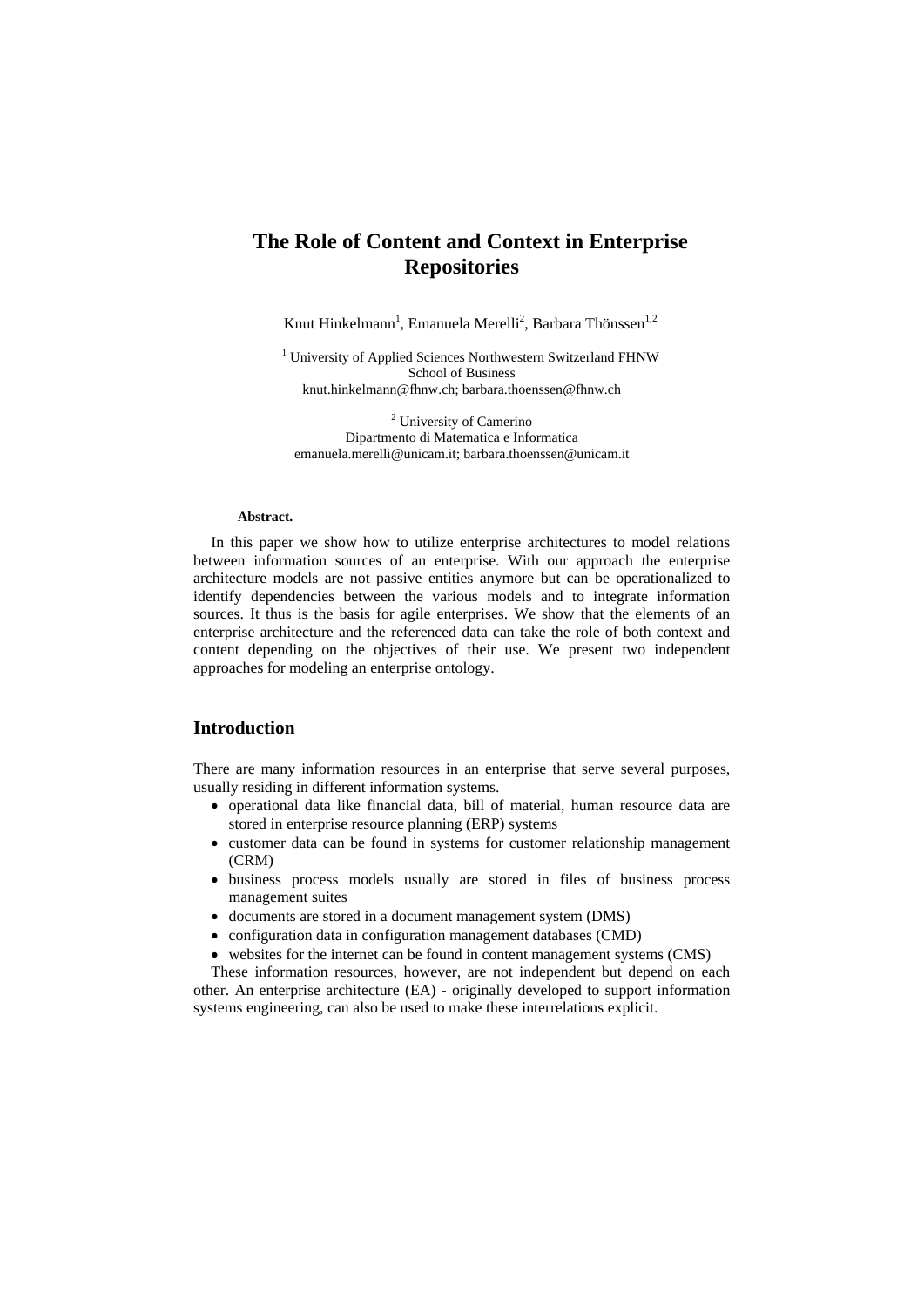An enterprise architecture (EA) consists of a number of models representing information likewise for companies and for public administrations, e.g. Zachmann's<sup>1</sup>, FEA<sup>2</sup>, TOGAF<sup>3</sup>, IAF<sup>4</sup> and many others. It is not the purpose of this paper to go into detail of the different EA frameworks. The most recent overview on enterprise architectures is given by (Aier et al., 2008). In the following we use the Zachman framework (Zachman, 1987) as an example, however the arguments hold for any enterprise architecture.

The structure of enterprise architecture frameworks can be regarded as a scaffolding to organize the models by assigning them to business or IT perspective and classifying them w.r.t. to several aspects. However, hidden in the overall structure of the enterprise architecture frameworks there are additional links between the model contents. Just to mention a few:

- The *information objects* used or created in a business process are described in the *inventory* aspect (called "data" in former versions of the Zachman framework), whereas the *process flow* is decribed in the process aspect.
- By assigning participants of activities via roles a link is made between business *process* and *organization* aspect.
- The motivation and purpose of a business *process* is given by the product or service it produces which itself is determined by the business *motivation*.
- Document types and data models of the *inventory* aspect are related to information infrastructure of the *network* aspects specifying the source where the information is stored.

Although the Enterprise Architecture framework helps to make those relations transparent (Sowa and Zachman, 1992) it falls short when it comes to the concrete models. On operational level, the models of the enterprise architecture are implemented as applications and data:

- For the employees mentioned in the organization structure there exist records stored in the HR module of the ERP system.
- Data about the IT infrastructure can be stored in a Configuration Management Database (Hanschke, 2010).
- Data of Workflow instances is stored in the Workflow Management System.
- Production data is managed with a Production Planning System and so on.

Thus the relations and links defined in the EA models are limited on the concrete model level to APIs and completely lost on the implemented data level.

But, on those two levels changes can take place: a business rule can change due to a revision of a law – in this case, what business processes are affected and what impact does that have on information objects? If the categorization of clients changes due to a new marketing strategy - what business rules have to be adjusted, what information objects adapted? Changing a process model - what does that mean for IToperation?

<sup>&</sup>lt;sup>1</sup> John Zachman. URL: http://www.zachmaninternational.com/index.php/the-zachman-

framework (18.3.10)<br>
<sup>2</sup> Federal Enterprise Architecture. URL: http://www.whitehouse.gov/omb/e-gov/fea/ (18.3.10)<br>
<sup>3</sup> The Open Group Architecture Framework. URL: http://www.opengroup.org/togaf/ (18.3.10)<br>
<sup>4</sup> Capgemini En

and-solutions/technology/soa/soa-solutions/ent\_architecture/iaf/ (18.3.10)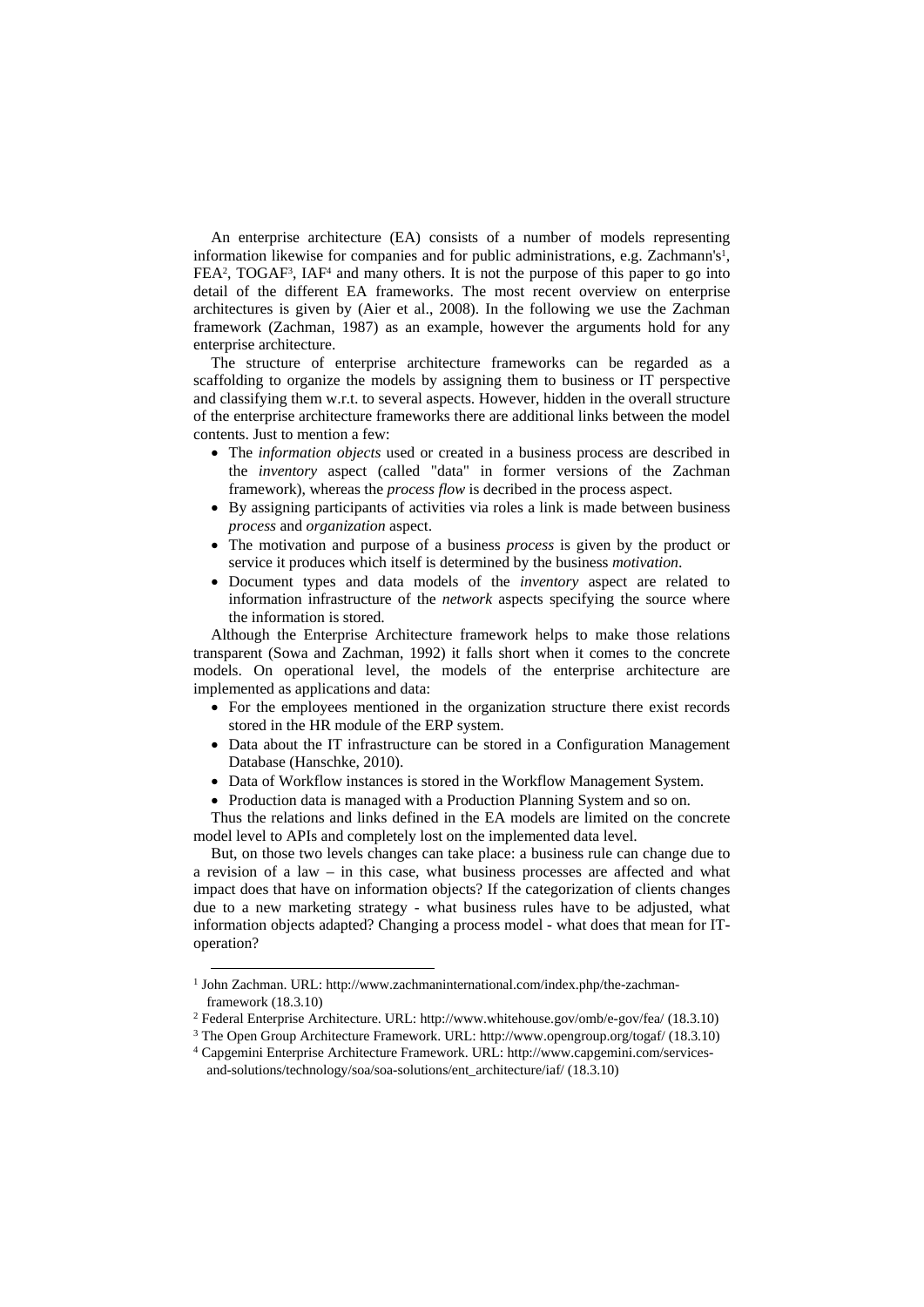

**Figure 1**: Relation between EA, models and data

Figure 1 depicts the relation between an EA, application models and their data. The dotted lines between the EA and the concrete models indicate the weakly expressed relationship amongst them.

Consider for example a manufacturer of espresso machines: It highly relies on the suppliers for the various parts needed to produce the machines. Thus, supply-chainmanagement is vital for the company's survival. Information about the supplier are stored in a ERP system whereas the reports are stored in a Document Management System (DMS). Although in the EA relations between suppliers and production are expressed, they are not represented on the operational level. Even if the company has a separate knowledge process for monitoring, identification and validation of changes in place it is separated from daily business work. Changes like increasing late delivery or delivery of damaged parts of that very supplier, would be stored in the respective applications (the ERP system) and identified in the Production Planning System (PPS) but not be linked to the externally gathered information. Having these relations modelled semantically would improve the awareness of changes, therefore is better protected against risks (or earlier in detecting opportunities) and therefore supporting enterprises agility and risk protection - not only with respect to supply chain management.

Reacting accordingly to changes is considered important but difficult, complex and risky according to unintended side effect. Every change has an impact on other parts of the enterprise, which leads to the choice, whether to make a change or abandon the competitive benefits of innovation because of the risk (Mitra and Gupta, 2006). Therefore representing dependencies between enterprise resources in a machine understanding and executable way is necessary if an organization wants to stay competitive.

We propose an ontological representation of the perspectives and aspects of an enterprise architecture using the enterprise architecture as an integration scheme.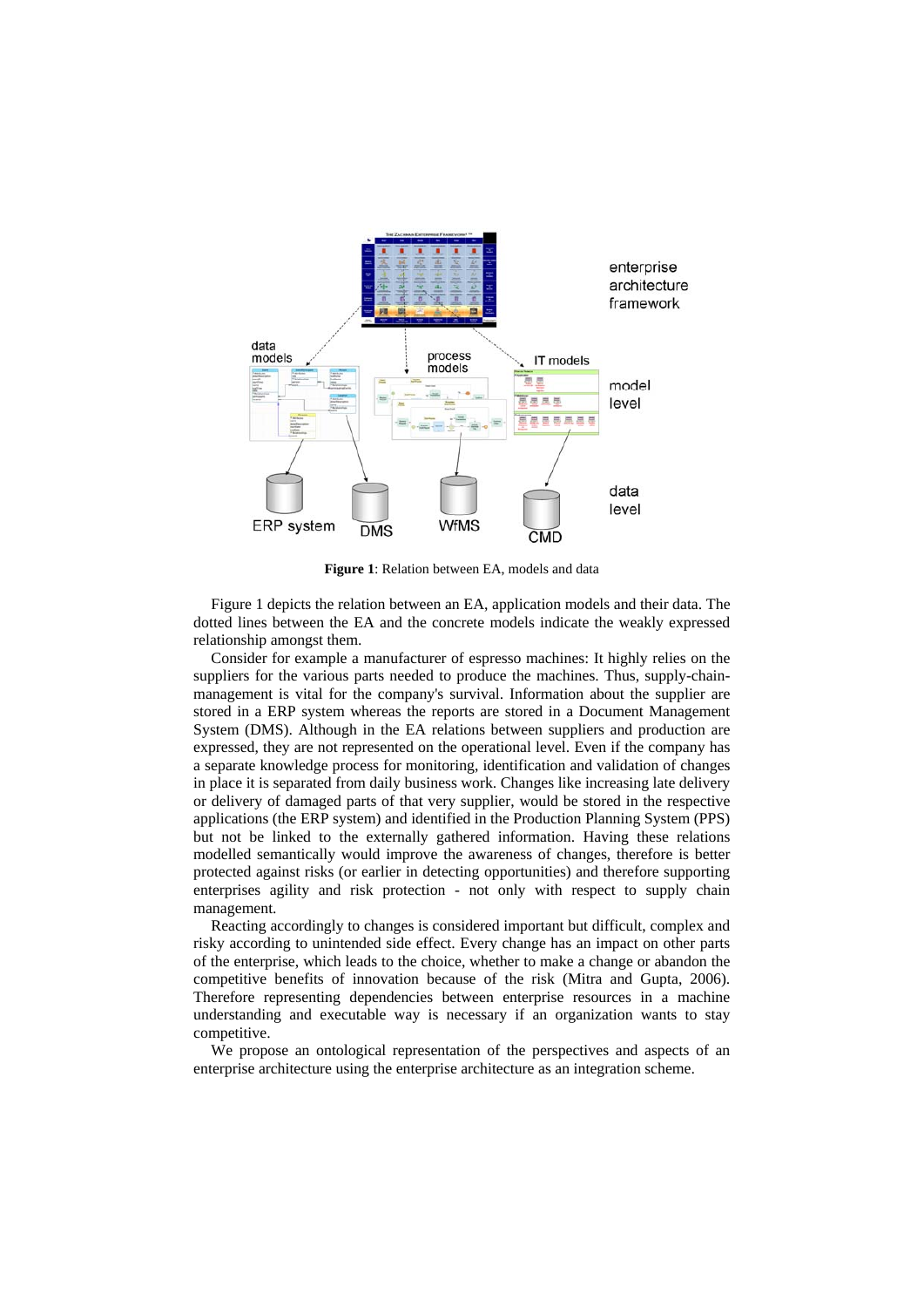### **How to use Enterprise Architecture**

Whereas it is consensus that using semantic technologies to describe an enterprise is an appropriate approach (amongst others (Abecker et al. 1998), (Dietz, 2006), (Fox and Gruninger, 1998), (Leppänen, 2007), (Uschold et al., 1998)) it is at the risk that the created ontologies do not reflect the whole picture and suffer from incompleteness. Therefore (Kang et al., 2010) propose to relate enterprise ontology to an Enterprise Architecture Model. Even though there are many Enterprise Architectures likewise for companies and the public sector available they are designed for humans, to understand the various areas of an enterprise and the relations amongst them but are not 'understandable' for machines. Using ontologies to describe an enterprise helps to

- reach a shared understanding (amongst different stakeholders)
- solving ambiguity
- becoming machine understandable and,
- getting active (using reasoning for access and mining).

Relating the enterprise ontology to an enterprise architecture allows for validating the ontology on the basis of a 'technical neutral' and 'business approved' model to ensure completeness and appropriateness.



**Figure 2:** Vertical Relations between EA perspectives and Business Objects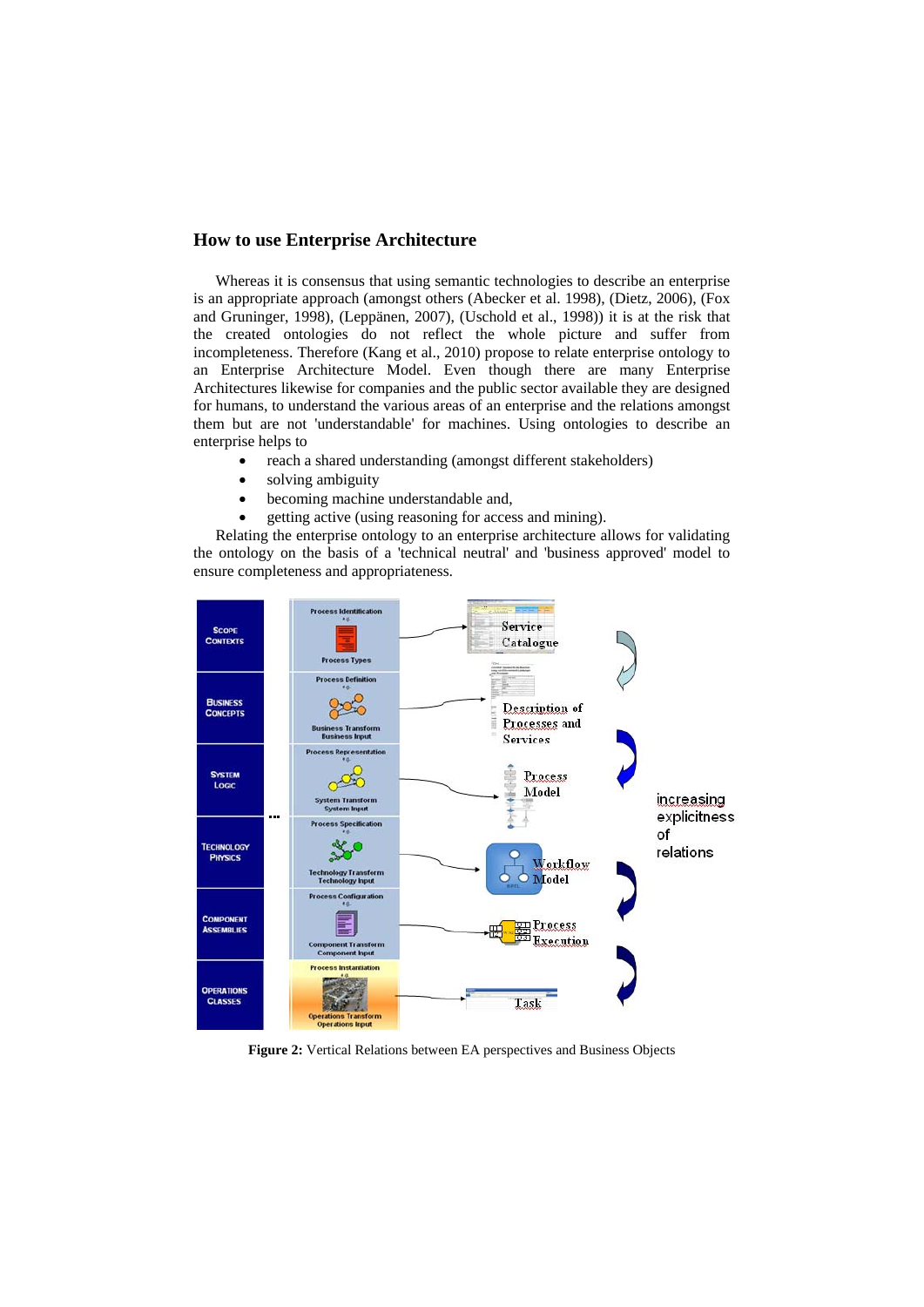Figure 2 gives an example of how the various perspectives of an Enterprise Model (here for example the function aspect of Zachman's enterprise architecture framework) are related to business objects. The relation, however, is an implicit one as well as the relations between the upper level business objects. Thus, the number of a process, defined in a service catalogue on the Scope Concepts level may occur in the process description on the Business Concepts level but that relation is not formalized and therefore hard to trace. The same holds true for the relation between a process model on the System Logic Layer and the process description. The closer the relation to implementation the more explicit the relations become, e.g. from a BPEL process on the Technology Physics layer and the concrete web-service on the Component Assemblies layer. It is obvious, that changes on the lower level will not be automatically identified on lower levels and vice versa.

In addition to the 'vertical relations', the 'horizontal relations' between Business Objects have to be considered. For the sake of better reading only relations between models on the System Logic layer are regarded in the following.

Figure 3 depicts some of the relations between business objects on the same EA layer: The relation between entities of a database model to the process model, between a records management model and the process model, between the process model and the organizational model and between the database model and the records management model to show, that within one aspect there can be more than one model also related to each other.



**Figure 3:** Horizontal Relations between EA aspects and Business Objects

In case the models on the various layers (horizontal and vertical) are managed by IT-systems (e.g. a Business Process Management System like ARIS<sup>5</sup> or ADONIS<sup>6</sup> or a Document Mangement System like Filenet<sup>7</sup>) some of the relations are handled. However none of them comprises all of an EA's aspects and they do not support semantically enriched descriptions.

 $^5$ http://www.ids-scheer.com; http://www.ariscommunity.com/aris-express  $^6$ http://www.boc-eu.com; http://www.adonis-community.com  $^7$  http://www-01.ibm.com/software/data/content-management/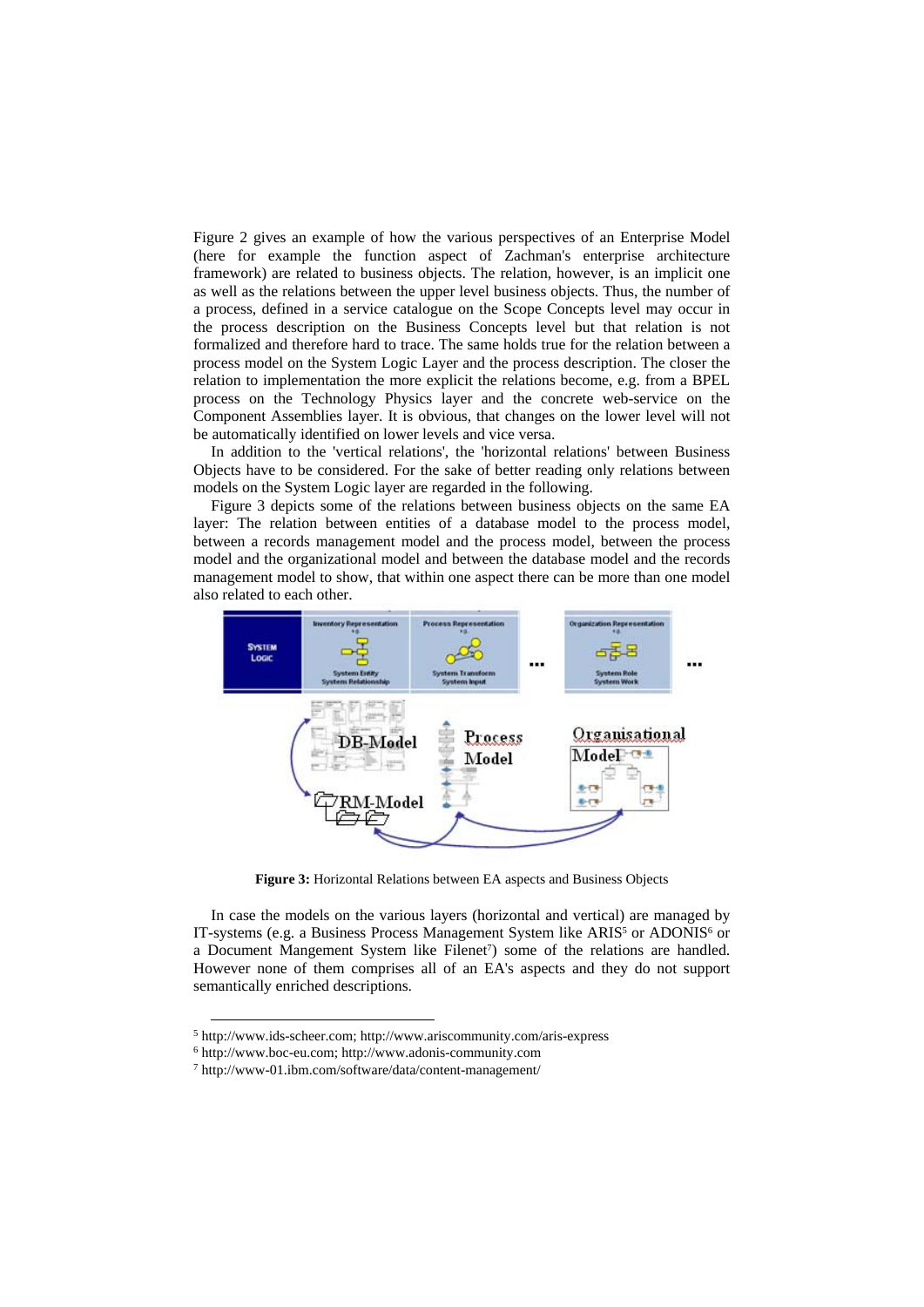In addition to the already high complexity of dependencies between the various business objects on the various layers another dimension has to be added. As the several stakeholders, contributing to a product, often do not have one but several Enterprise Architecture frameworks, an approach is needed to deal with that, too.

Figure 4 depicts a relation between two different Enterprise Architectures (here: the Zachman's, for example used in a company and the eGovernment Architecture, provided by the Swiss Government). Making such kinds of relations transparent is crucial as cross-organizational processes become more an more relevant: in the public sector to provide 'one-stop-shop-sevices' incorporating the various public administrations as well as companies - either as contributor or consumer of a product - as well as in the industrial sector as a chance for example for SME to form virtual enterprises.

Related models can be regarded as the *context* of the model in the focus. Following (Winograd, 2001) defining context as 'an operational term' we consider *context* as 'everything that is not '*text'*, that is not *content* of the focused model. To the Process Model, shown in Figure 3, the DB-Model, the RM-Model and the Organizational Model build its context, whereas for the RM-Model, the DB-Model and the *Process Model* are its context. In general: what content is and what context is, is determined by its use.

In this sense, context plays a major role as "if knowledge is extracted and formalized [in an application independent context model] it can then be used in as many different [applications] as necessary, whenever and wherever it is needed" (Mitra and Gupta, 2005).



**Figure 4:** Transversal Relations between EA aspects and Business Objects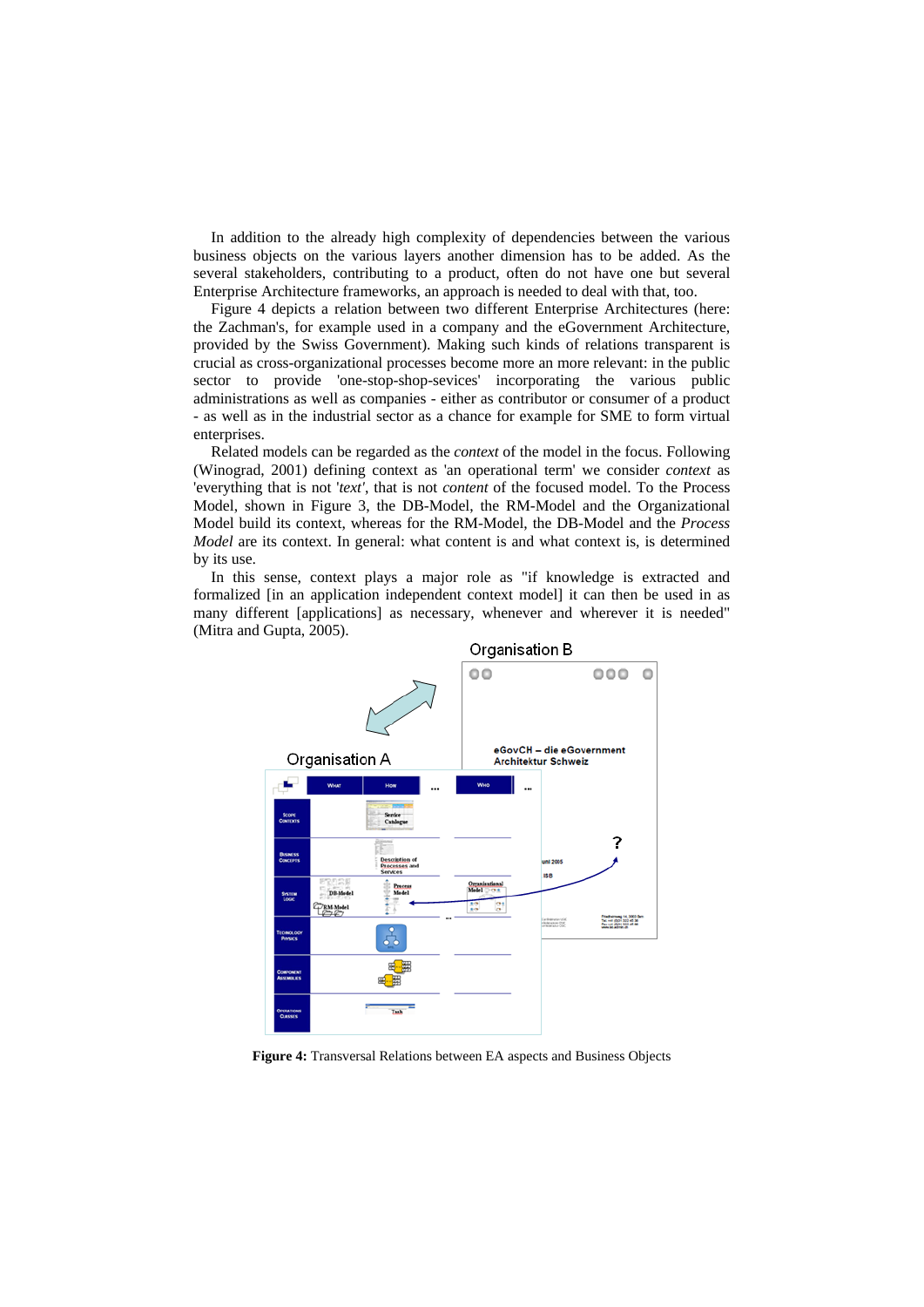In our approach we focus on use of an Enterprise Architecture model as an integration scheme for knowledge structuring to support

- the data model for data integration and
- metadata for non structured documents (information resources) in the various dimensions of relations.

### **How to represent Enterprise Architectures**

Often EAs are regarded as 'Enterprise Blueprint', aiming to model the relationships between the various components constituting an enterprise (e.g. business processes, organisational structure, resources and technology) in a way that dependencies become visible and can be used for decisions (Bailey, 2006) but they are not build to be executable. Although well structured, EAs are described in natural language fostering ambiguity and lacking of formalization.

(Kang et al., 2010) criticize EAs for the lack of detailed models for the components, of modelling the relationship between the components and the lack of a model for implementation. To overcome that drawbacks (Kang et al., 2010) remodelled the EA with ontologies. They took the Federal Enterprise Architecture, that is based on Zachmann's, used the structure of WordNet to describe terms and SBVR to structure the relationships. However, the model is very detailed and it seems to be hard to extend it into a full blown ontological representation of the EA model (in addition there is no description of how the ontologies are technically implemented).

(Allemang et a., 2005) built the FEA-Reference Model Ontology (FEA-RMO). Even though they provide a lot of insights about dealing with problems, modelling an EA as an ontology it is limited with respect to general use and content. (Kang et al., 2010) state "Although FEA-Reference Model Ontology (FEA-RMO) (Allemang et a., 2005) is proposed in order to share meanings of FEA reference models, it is nothing but the model which describes FEA reference models with Web Ontology Language (OWL). It is only for FEA reference models and is short of concrete method to share common meanings of Enterprise Architecture components".

(Goudos et al., 2006) base on the Governance Enterprise Architecture (CEA) to address the problem of matching a citizen's needs with available public services. Based on GEA they created an ontology represented in OWL-DL and created with Protégé (with the OWL plug-in). The approach lacks to important points: the GEA is not implemented by a PA8 and it does not consider various knowledge levels. Thus we consider that a crucial point. An EA is not necessarily used throughout a company as a whole. That holds true all the more regarding virtual enterprises. Therefore enterprise knowledge has to be modelled accordingly in the ontology to allow for specific enhancements and refinements.

Figure 5 depicts three levels of abstraction for building an enterprise ontology. Organizing knowledge on multi levels has been introduced by Guarino (1998) and

<sup>&</sup>lt;sup>8</sup> According to (Liimatainen et al., 2007) the adoption of xGEA (an extension of GEA, a model for cross-Government Enterprise Architecture) is only starting in the UK.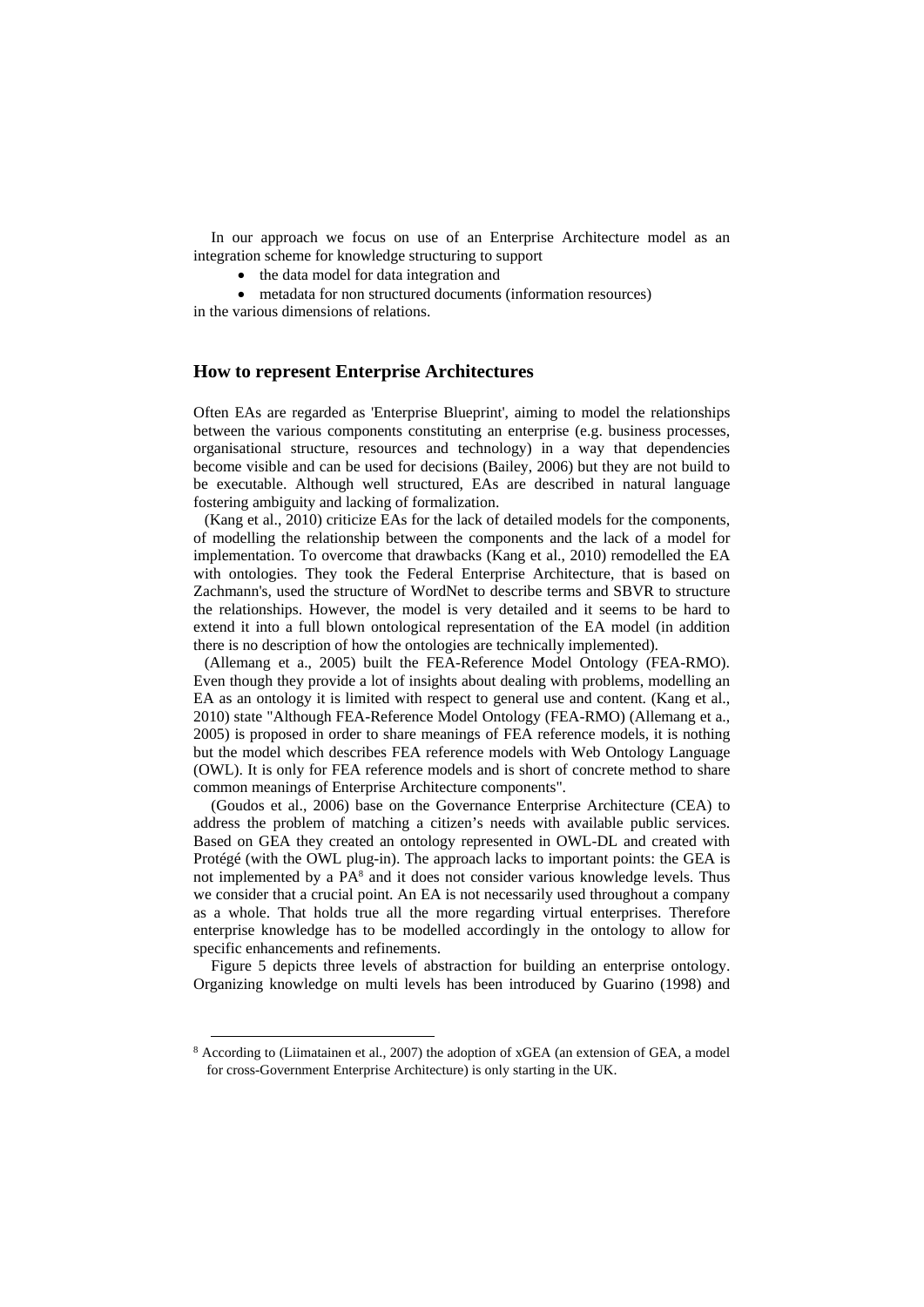

was followed by Cacciagrano et al. (2009) for the Resourceome Knowledge Model as well as for the ATHENE approach, as detailed in the Implementation section below.

**Figure 5:** 3 Levels of Abstraction

### **Implementation**

We represented knowledge of an enterprise architecture using two independent systems emphasizing different foci of the architecture model:

- ATHENE has a graphical modeling environment with a common concept repository which allows business users to model the enterprise architecture using a well-known graphical modeling language and to represent the relations between concepts of various architecture aspects
- The Resourceome is a tool based on a multilevel model for structuring the concept repository by separating general (resources and tasks) from domainspecific concepts that provides a suitable structure for representing the different EA aspects.

The integration of ATHENE, the graphical environment with Resourceome the modeling tool, seems to be promising framework for managing an enterprise ontologies.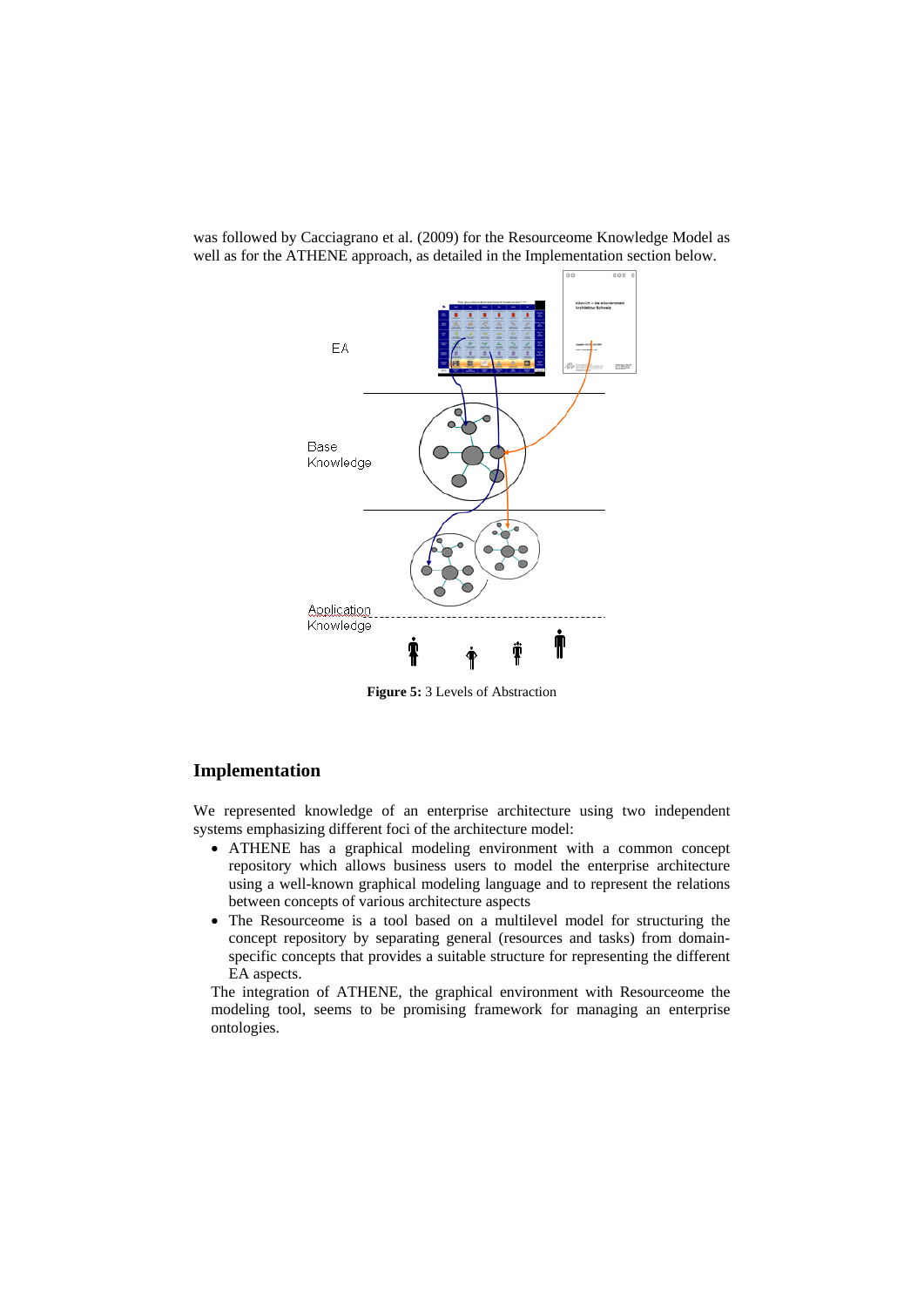#### **ATHENE**

ATHENE is a graphical modeling environment with a semantic meta-model, i.e. modeling language and models are represented as ontologies (see Figure 6). ATHENE consists of two components: a meta-modeling component to defing modeling languages and the modeling component to build semantic models using a graphical interface.



**Figure 6:** Ontologies for model and modeling language

A modeling language consists of a *concrete syntax* representing the appearance of the modeling elements and an *abstract syntax* representing the semantics of the modeling elements. For the abstract syntax, all the modeling elements of all modeling languages are represented as concepts within a common ontology which consequently also represents the relations between concepts. More precisely, the repository specifies the meta-meta model and allows to define and (re-)use the concepts and properties used by any modeling language as subclasses of the given elements.

For example, the business process model contains modeling elements for process activities with attributes for specifying the participant for the activity (i.e. who has to execute the activity) and which IT system is to be used in order to execute the activity. As already mentioned in the Introduction, the role of the participants and the IT systems are defined in models for the organization and infrastructure aspect, respectively. By defining the meta-model concepts for business processes, organizational structures, and IT infrastructure using in the common ontology, the linking between different models is made explicit.

As a further advantage, when a new modelling language is defined, instead of modelling the elements from scratch already existing concepts can be reused and adapted. In the example of Figure 7 the elements *Start Event*, *Intermediate Event* and *End Event* are reused while the element *Activity* is specialized to *Manual Activity* and *Auto Activity*. A part of their semantics is already described as they are defined as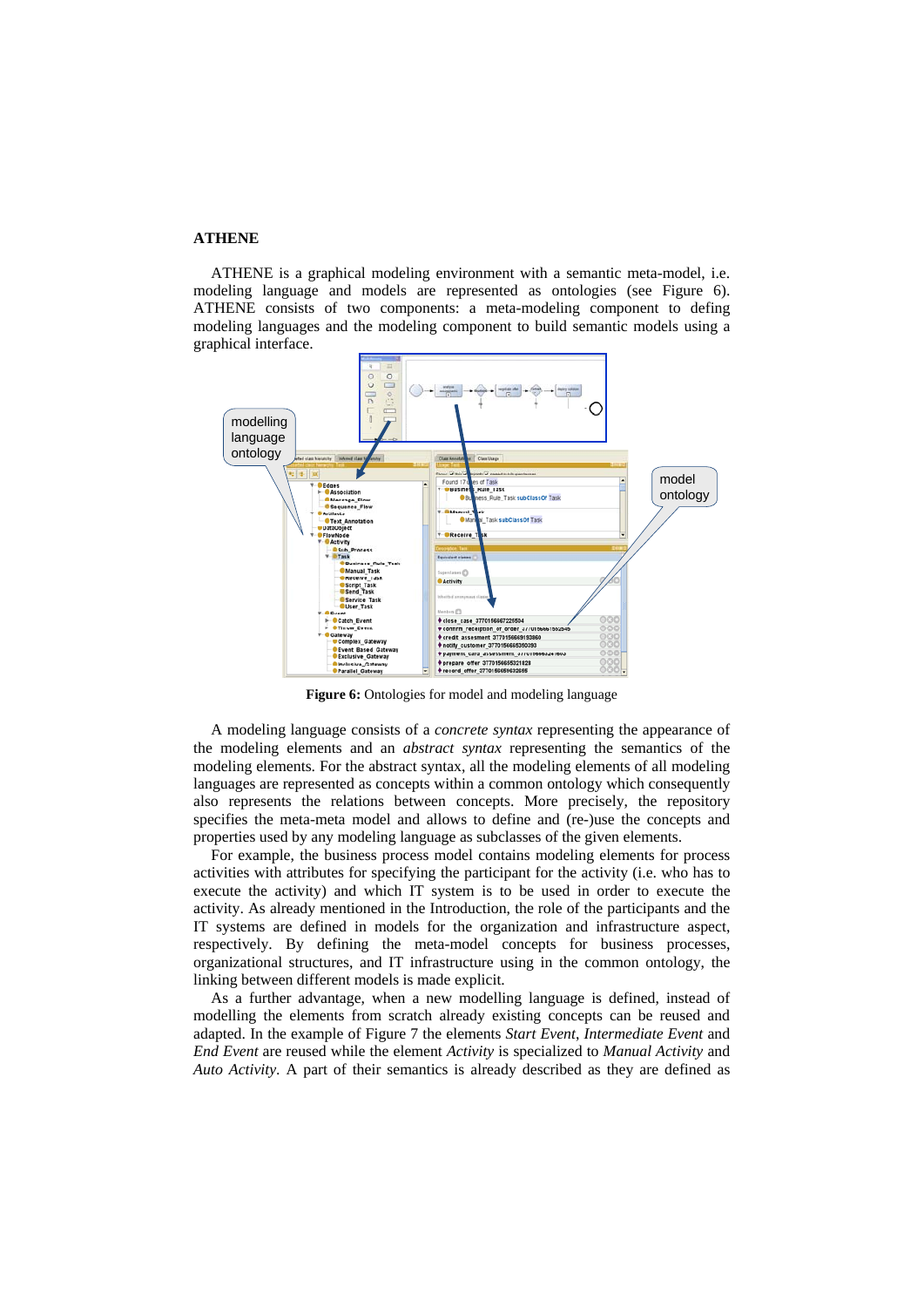subclasses of *Activity*. Additionally, the model allows reference to instances of the concepts *Person* and *Web Service*, which are modeled modeling languages for Organization and Infrastructure, respectively.



**Figure 7:** Defining a new modeling language

#### **Resourcesome**

Resourceome is a multilevel model and a semantic web tool for managing declarative and procedural knowledge (Cacciagrano et al., 2009). It distinguishes three knowledge levels: top level, base level and application level as shown in Figure 8. Top level ontology is based on the Upper Ontology, describing very general and domain-independent concepts shared across a large number of ontologies. The choice of what Upper Ontology concepts depends on what and how the knowledge is going to be described. The base level ontology describes a specific vocabulary by specializing the terms introduced in the Upper Ontology w.r.t. a particular domain of interest. The knowledge space is partitioned in three different ontologies - Domain, Resource and Task Ontologies - each of which captures and models respectively domain, resource and operational aspects. In particular, Domain and Resource Ontologies follow by an "orthogonal" splitting of the Guarino approach's Domain Ontology. This "orthogonality" property is realized by a "concerns" relation, which permits to customize, in a very flexible way, the Resourceome knowledge space w.r.t. any specific domain corresponding to the linked Domain Ontology. The application level ontology describes specific concepts, depending on the particular domain, resources and activities.

To implement the Resourceome model we exploit two different languages OWL-DL (Patel-Schneider et al. 2004) and SKOS (Miles and Bechhofer, 2009). We represent concepts as individuals of SKOS concept class. For the representation, visualisation, integration, storing and querying a Resourceome we have developed a semantic web-based tool whose functionalities are organized into three tiers: Front End, Business Logic and Back End. Front End of the system is characterized by a user friendly interface allowing the navigation of the Resourceome model through webbased interfaces or stand-alone applications. The communication with the business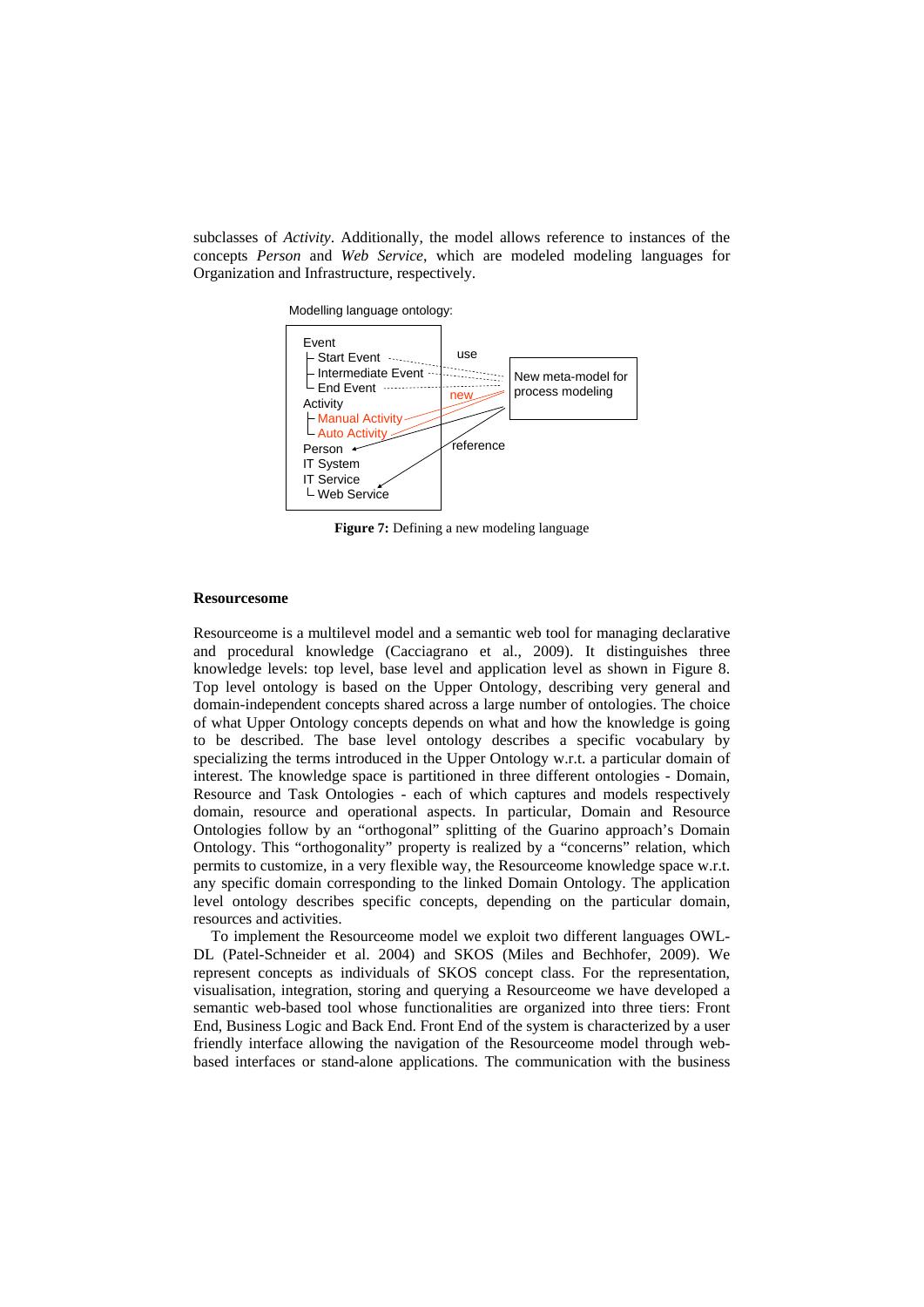logic is based on SOAP messages. The knowledge visualisation is provided by using Grappa Java library (Ganser and North, 2000). The Business Logic provides both management of resources and execution of goals. At this level the reasoner supports the querying of ontologies and guarantees their integrity. Back End encodes the ontologies of Resourceome and stores them in files. The tool provides a guide to add and maintain resources, mapping them on the domain by means of a user-friendly web interface<sup>9</sup>.



Figure 8: Resourceome ontology model

In the context of this paper,

- the top level ontology describes the common concepts of an enterprise like organization, people, role, process etc. that can be found in all enterprise architectures;
- the base level ontology describes all those composed concepts that are suitable to represent the various aspects of the architecture of a specific enterprise and correspond to the business objects models. Figures 2 and 3 show the relations that can exist among EA aspects and business objects.
- The application level ontology describes all those specific concepts and individuals of a concrete enterprise; they can be regarded as "context" or "content" depending on the view.

To this end, Figure 8 depicts a possible fitting of the Resourceome model to the specific EA framework domain: the Resource Ontology is refined (by its splitting and expanding) into 'IT Systems Infrastructure Ontology', 'People', and 'Information Objects'; the Domain Ontology is refined into 'Organizational Structure and Roles', 'Business Rules' and 'Business Motivation Ontology'; and finally the Task Ontology is refined into 'Process Model Ontology' and 'Business Activity Ontology'.

 <sup>9</sup> http://resourceome.cs.unicam.it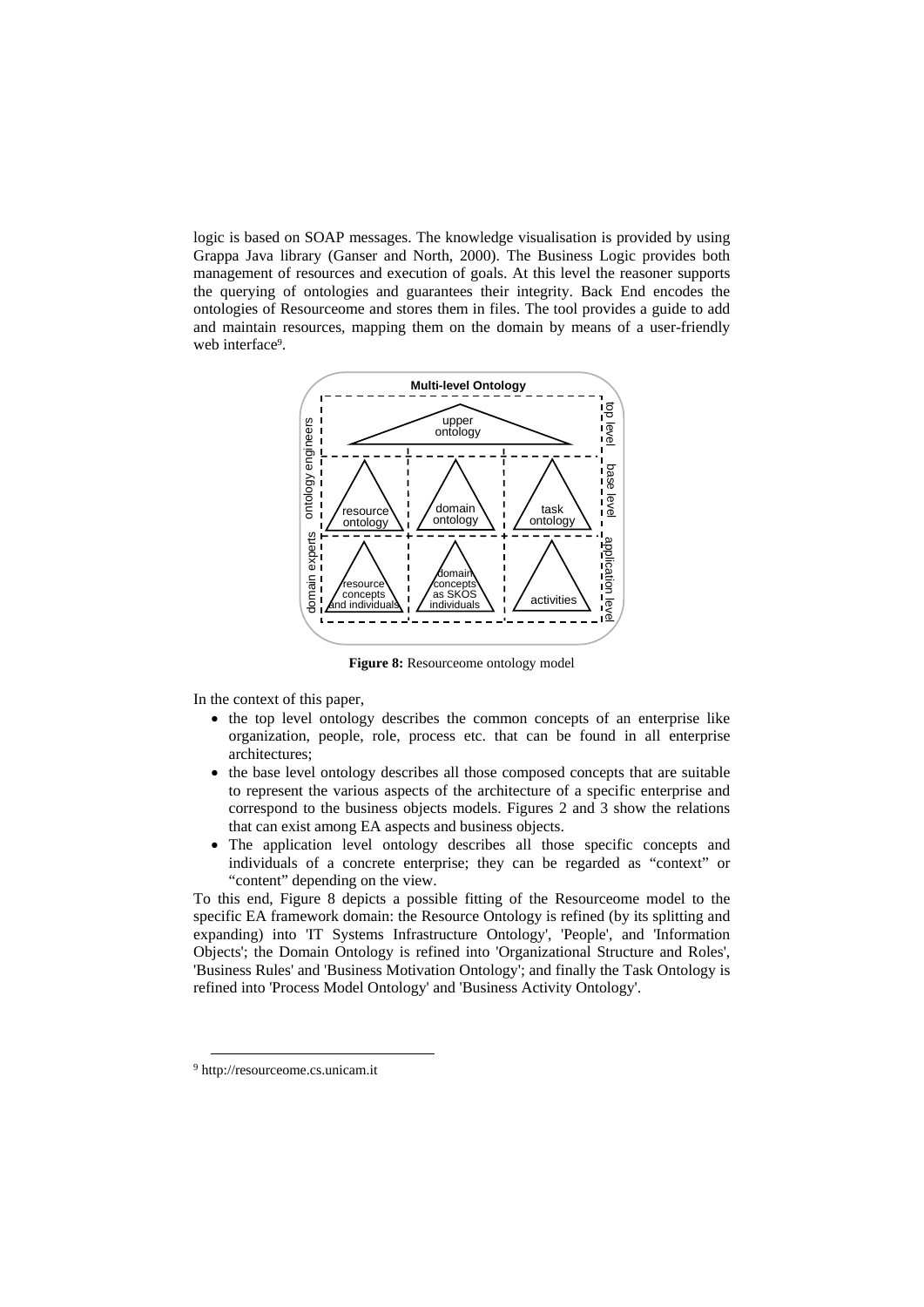The resulting Resourceome Ontology then represents a multi-level integration scheme between an enterprise architecture framework and its concrete data models (cf. Figure 9).



**Figure 9:** Extension of Resourceome for EA representation

Therefore, the use of ATHENE and Resourceome allow from the one side to offer a user friendly interface for modeling business processes of every enterprise and for any application context from the other hand to semantically represent and manage the enterprise concepts, by maintaining their physical separation.

## **Conclusion**

Cooperation and agility are two requirements enterprises and public administrations alike have to deal with. The benefit of an Enterprise Architecture is widely accepted for building transparency of an enterprise's objects and their relations - representing objects' *context* by linking objects represented in models for different asptects. However, it is not designed for and used to improve daily business operations, because it does not contain the objects themselves but a model of them. The concrete *content*, i.e. the concrete data, process implementations, configuration of IT systems, are - if at all - stored in separate information sources and only loosely linked to the EA. On the other hand side, ontologies are increasingly used to formalize business objects. Representing Enterprise Architectures in an ontology allows for structuring business objects and for quality insurance, thus bringing the potential of Enterprise Architectures to full blown.